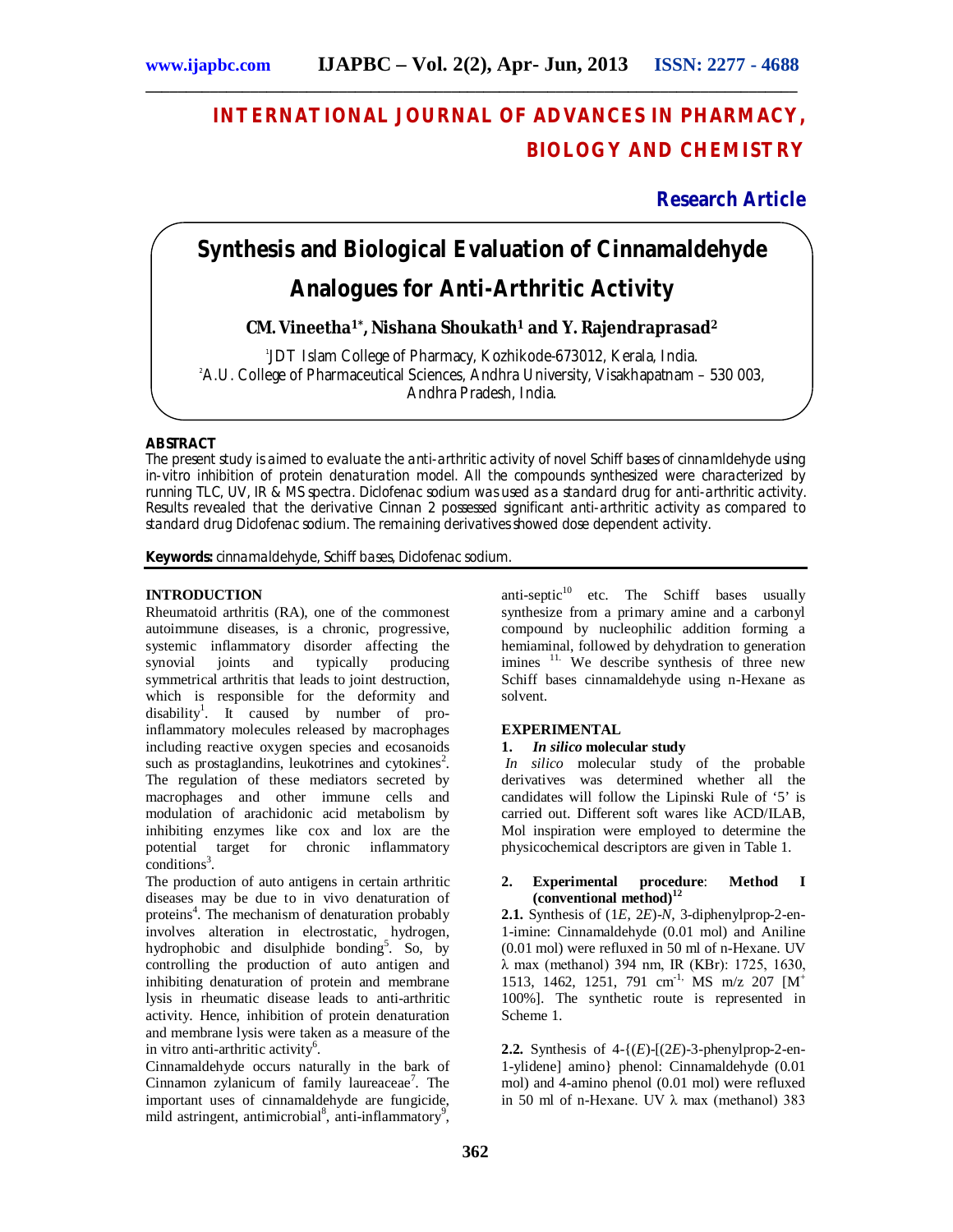**\_\_\_\_\_\_\_\_\_\_\_\_\_\_\_\_\_\_\_\_\_\_\_\_\_\_\_\_\_\_\_\_\_\_\_\_\_\_\_\_\_\_\_\_\_\_\_\_\_\_\_\_\_\_\_\_\_\_\_\_\_\_\_\_\_\_\_\_\_\_\_\_\_\_\_\_\_\_\_\_\_**

nm; IR (KBr): 3370, 1739, 1590, 1509, 1250, 833, 791 cm<sup>-1,</sup> MS m/z 223[M<sup>+</sup> 100%].

**2.3.** Synthesis of (1*E*, 2E)-*N*-(4-chlorophenyl)-3 phenylprop-2-en-1-imine: Cinnamaldehyde (0.01 mol) and 4- chloro aniline (0.01 mol) were refluxed in 50 ml of n-Hexane. UV λ max (methanol) 373 nm; IR (KBr): 1725, 1630, 1513, 1462, 1251, 791  $\text{cm}^{1}$ , MS m/z 241[M<sup>+</sup> 100%].

### **3. Evaluation in-vitro anti-arthritic activity**

For the evaluation invitro anti-arthritic activity of cinnamaldehyde analogs the method used was "inhibition of protein denaturation"<sup>13-16</sup> using Diclofenac sodium a standard.

#### **Biological procedure:**

The test solution (0.5ml) consist of 0.45ml of Bovine serum albumin (5%W/V aqueous solution) and 0 .05ml of test solution (different derivatives). The test control solution (0.5ml) consist of 0.45ml of bovine serum albumin (5%W/V aqueous solution) and 0 .05ml of distilled water. Product control (0.5ml) consists of 0.45ml of distilled water and 0.05 ml of test solution. Standard solution (0.5ml) consists of 0.45ml of Bovine serum albumin (5%w/v aqueous solution) and 0.05ml 0f Diclofenac sodium.

Various concentrations (50, 100, 250, 500, 1000, 2000 µg/ml) of different analogs of cinnamaldehyde (test solution) and diclofenac sodium (standard) of were taken respectively. All the above solutions were adjusted to pH 6.3 using 1N HCl. The samples were incubated at 37°c for 20 minutes and the temperature was increased to keep the samples at 57°c for 3 minutes. After cooling, add 2.5 ml of phosphate buffer to the above solutions. The absorbance was measured using UV-Visible spectrophotometer at 416nm. The control represents 100% protein denaturation. The results were compared with Diclofenac sodium. The percentage inhibition of protein denaturation of different concentrations was tabulated in Table 2.

The percentage inhibition of protein denaturation can be calculated as-

### **% of Inhibition = [100 - (O.D of test solution – O.D of product control)] X 100.**

(O.D of test control) The control represents 100% protein denaturation .The results were compared with Diclofenac sodium.

#### **RESULTS AND DISCUSSIONS**

Conventional method for the synthesis of these compounds requires 2-6 hours reflux and suitable solvents with catalytic amount of n-hexane. Structures of compounds were characterized by IR, and mass spectral data. All the imines show the characteristic band around  $1620 \text{ cm}^{-1}$  for C=N stretching and C=C stretch around  $1720-1740$  cm<sup>-1</sup>. Different concentrations of cinnamaldehyde derivatives and Diclofenac sodium were tested for anti-arthritic activity and found to have significant activity.

| Table 1, 1 hysicochemical parameters |                                           |                |                               |                |                               |  |  |  |  |
|--------------------------------------|-------------------------------------------|----------------|-------------------------------|----------------|-------------------------------|--|--|--|--|
| compound                             | Molecular formula                         | Formula Weight | Molar refractivity            | Molar volume   | Polarizability                |  |  |  |  |
| Cinnan 1                             | $C_1$ <sub>5</sub> $H_1$ <sub>5</sub> $N$ | 209.28         | $69.63+0.5cm2$                | $221.7+7.0cm3$ | $27.60 + 0.5$ cm <sup>2</sup> |  |  |  |  |
| Cinnan 2                             | $C_{15}H_{15}NO$                          | 225.28         | $70.48 + 0.5$ cm <sup>2</sup> | $219.0+7.0cm3$ | $27.94 + 0.5$ cm <sup>2</sup> |  |  |  |  |
| Cinnan 3                             | C <sub>15</sub> H <sub>14</sub> ClN       | 243.73         | $74.23 + 0.5$ cm <sup>2</sup> | $231.0+7.0cm3$ | $29.42 + 0.5$ cm <sup>2</sup> |  |  |  |  |

**Table1: Physicochemical parameters**